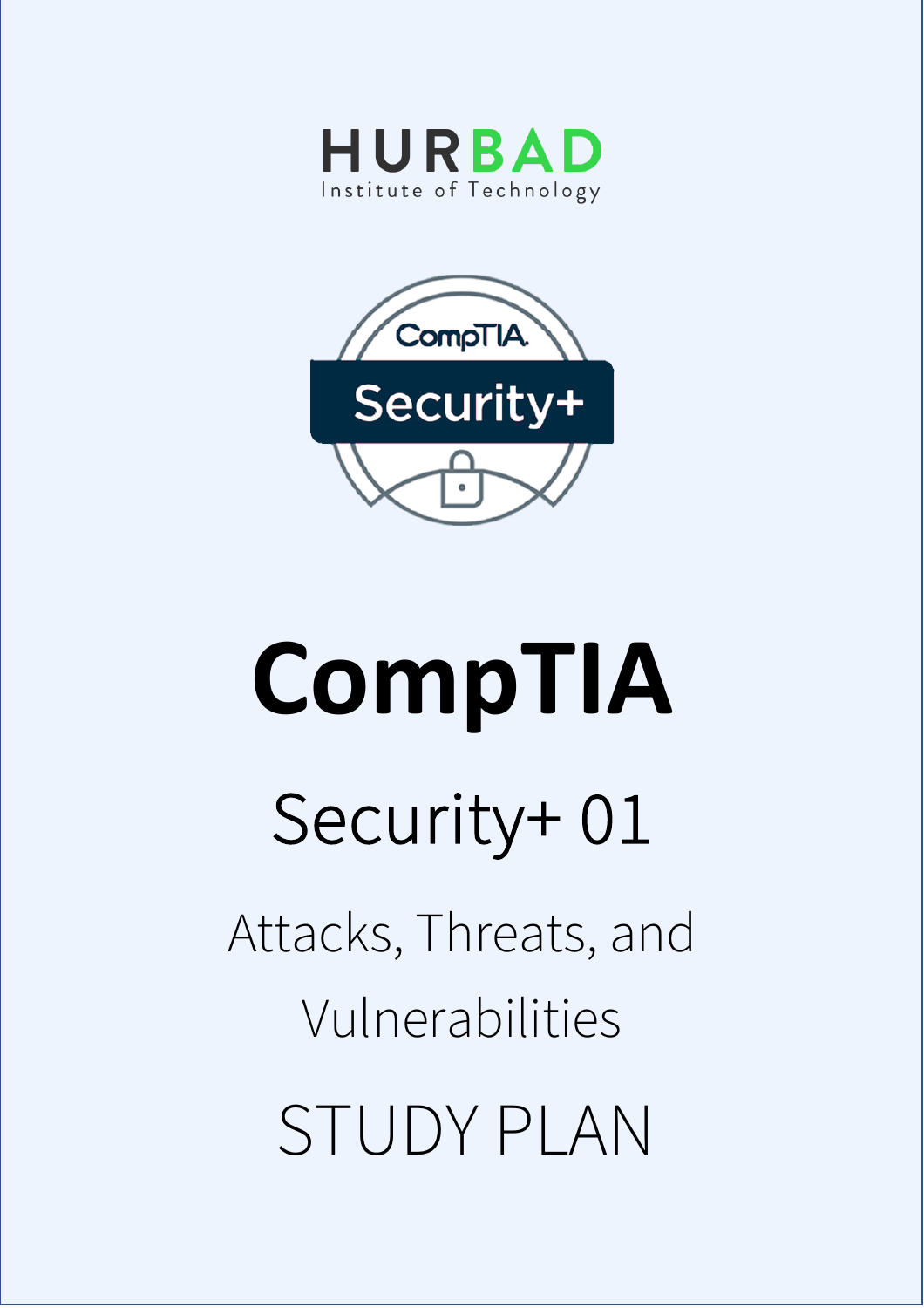## **MAALINKA 1AAD**

#### **INFORMATION SECURITY ROLES**

- 1. Information Security
- 2. Cybersecurity Framework
- 3. Information Security Competencies
- 4. Information Security Roles and Responsibilities
- 5. Information Security Business Units
- 6. Questions 01: Security Roles and Security Controls

### **MAALINKA 2AAD**

#### **SECURITY CONTROL AND FRAMEWORK TYPES**

- 1. Security Control Categories
- 2. Security Control Functional Types
- 3. NIST Cybersecurity Framework
- 4. ISO and Cloud Frameworks
- 5. Benchmarks and Secure Configuration Guides
- 6. Regulations, Standards, and Legislation

## **MAALINKA 3AAD**

#### **THREAT ACTOR TYPES AND ATTACK VECTORS**

- 1. Vulnerability, Threat, and Risk
- 2. Attributes of Threat Actors
- 3. Hackers, Script Kiddies, and Hacktivists
- 4. State Actors and Advanced Persistent Threats
- 5. Criminal Syndicates and Competitors
- 6. Insider Threat Actors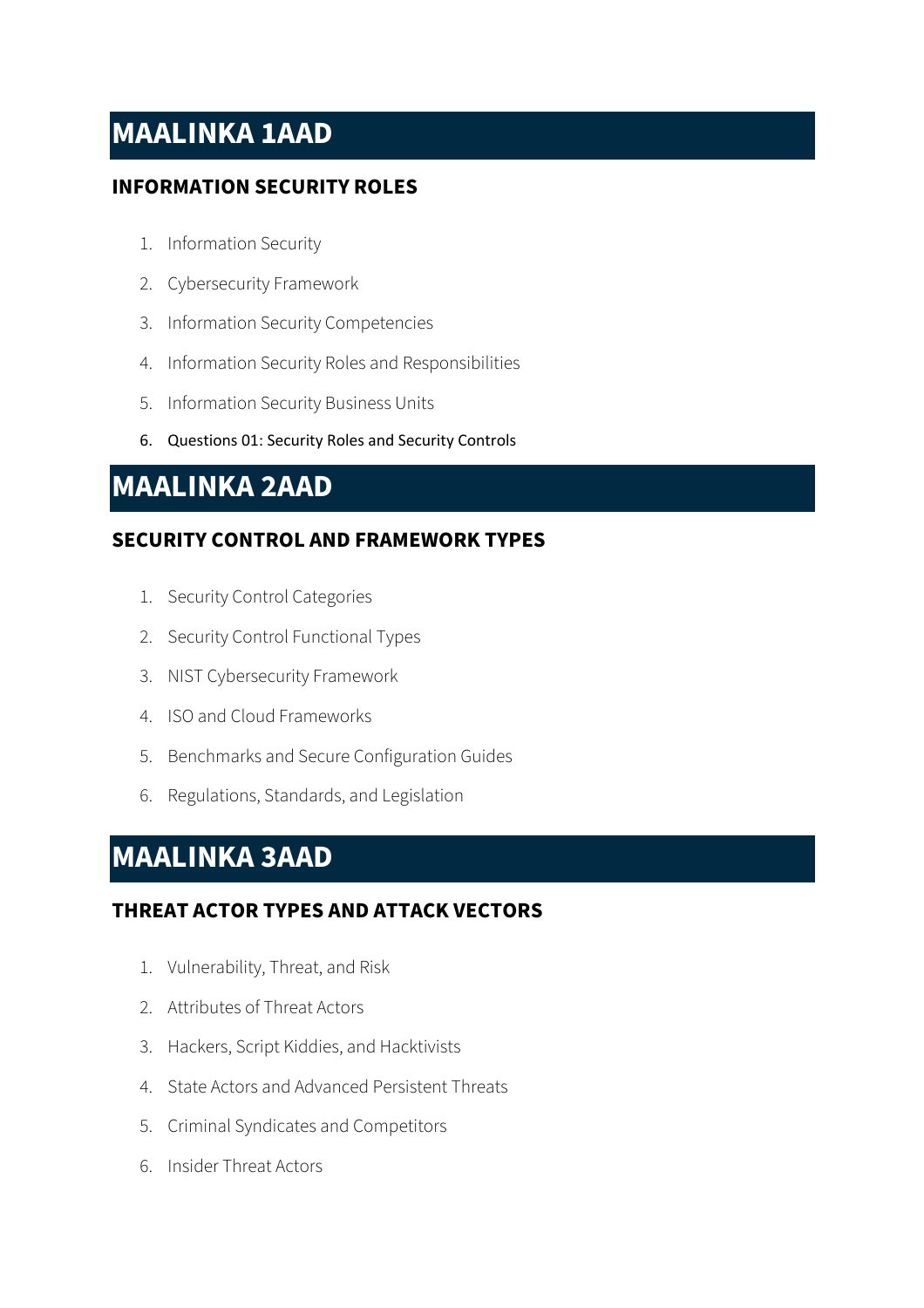- 7. Attack Surface and Vectors
- 8. Question 02: Threat Actors and Threat Intelligence

## **MAALINKA 4AAD**

#### **THREAT INTELLIGENCE SOURCES**

- 1. Threat Research Sources
- 2. Threat Intelligence Providers
- 3. TTPs and Indicators of Compromise
- 4. Threat Data Feeds
- 5. Artificial Intelligence and Predictive Analysis

## **MAALINKA 5AAD**

#### **BUILD CYBERSECURITY LAB**

- 1. Building Cybersecurity Lab
- 2. VMware Workstation Pro Download, Install, and Configure
- 3. DC1 Installing Windows Server 2016
- 4. DC1 Installing DC and DNS
- 5. MS1 Installing Windows Server 2016
- 6. DC1 Install Certification Authority (CA)
- 7. MS1 Installing and Configure DHCP
- 8. MS1 Installing and Configure IIS Server
- 9. LP1 Graphical User Interface of Kali Linux
- 10. LP1 Kali Linux Terminal
- 11. LP1 Basics Linux Commands
- 12. LX1 Download and Install CentOS
- 13. PT1 Download and Install Kali Linux
- 14. RT1-LOCAL, RT2-ISP, RT3-INT VMs VyOS Linux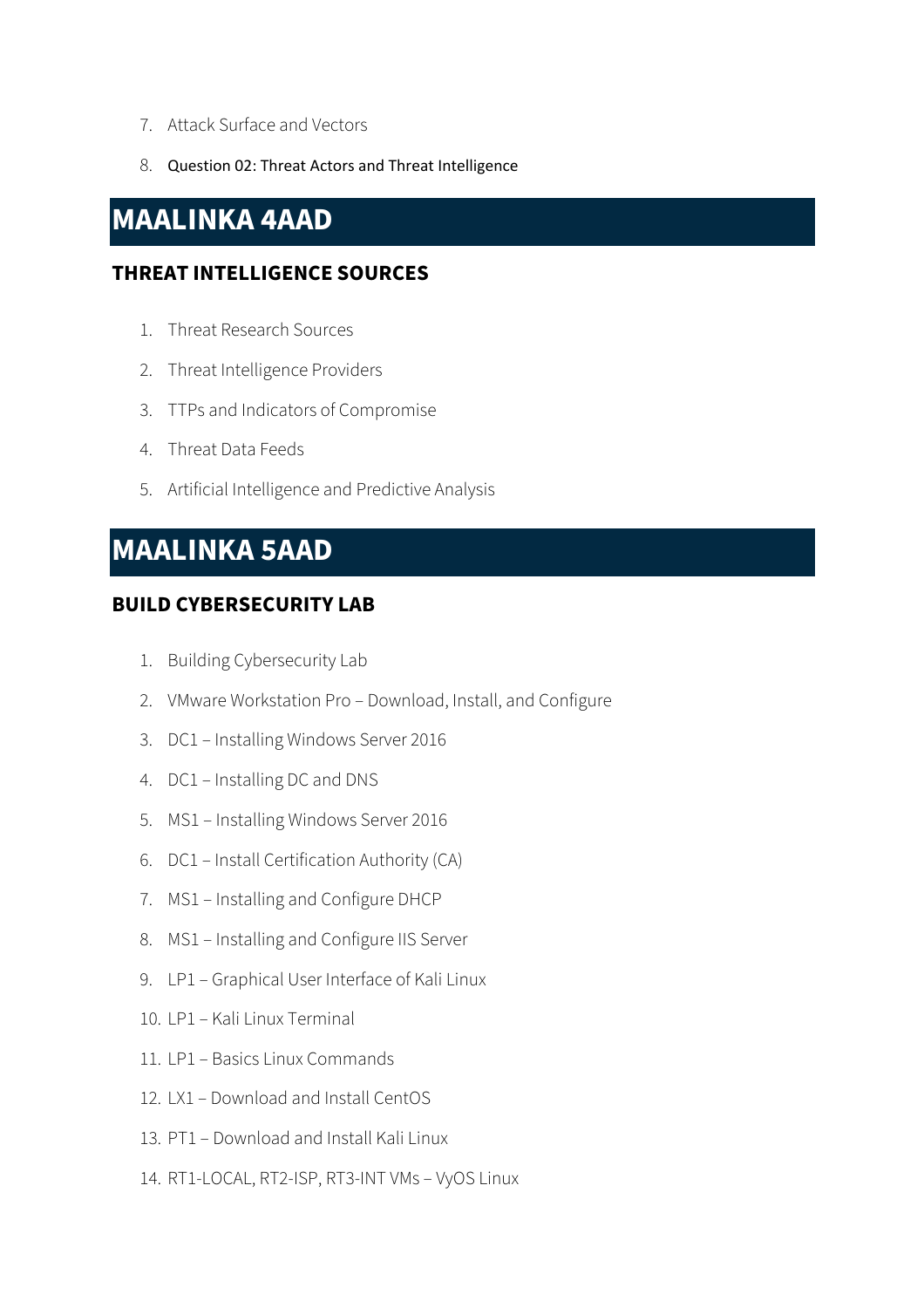## **MAALINKA 6AAD**

#### **NETWORK RECONNAISSANCE TOOLS**

- 1. Ipconfig, ping, and arp
- 2. Route and traceroute
- 3. Use nmap to discover hosts
- 4. Netstat and nslookup
- 5. Reconnaissance and Discovery Tools
- 6. Packet Capture and tcpdump
- 7. Packet Analysis and Wireshark
- 8. Packet Injection and Replay
- 9. Exploitation Frameworks

## **MAALINKA 7AAD**

#### **GENERAL VULNERABILITY TYPES**

- 1. Software Vulnerabilities and Patch Management
- 2. Zero-day and Legacy Platform Vulnerabilities
- 3. Weak Host Configurations
- 4. Weak Network Configurations
- 5. Impacts from Vulnerabilities
- 6. Third-Party Risks

## **MAALINKA 8AAD**

#### **VULNERABILITY SCANNING TECHNIQUES**

- 1. Security Assessment Frameworks
- 2. Vulnerability Scan Types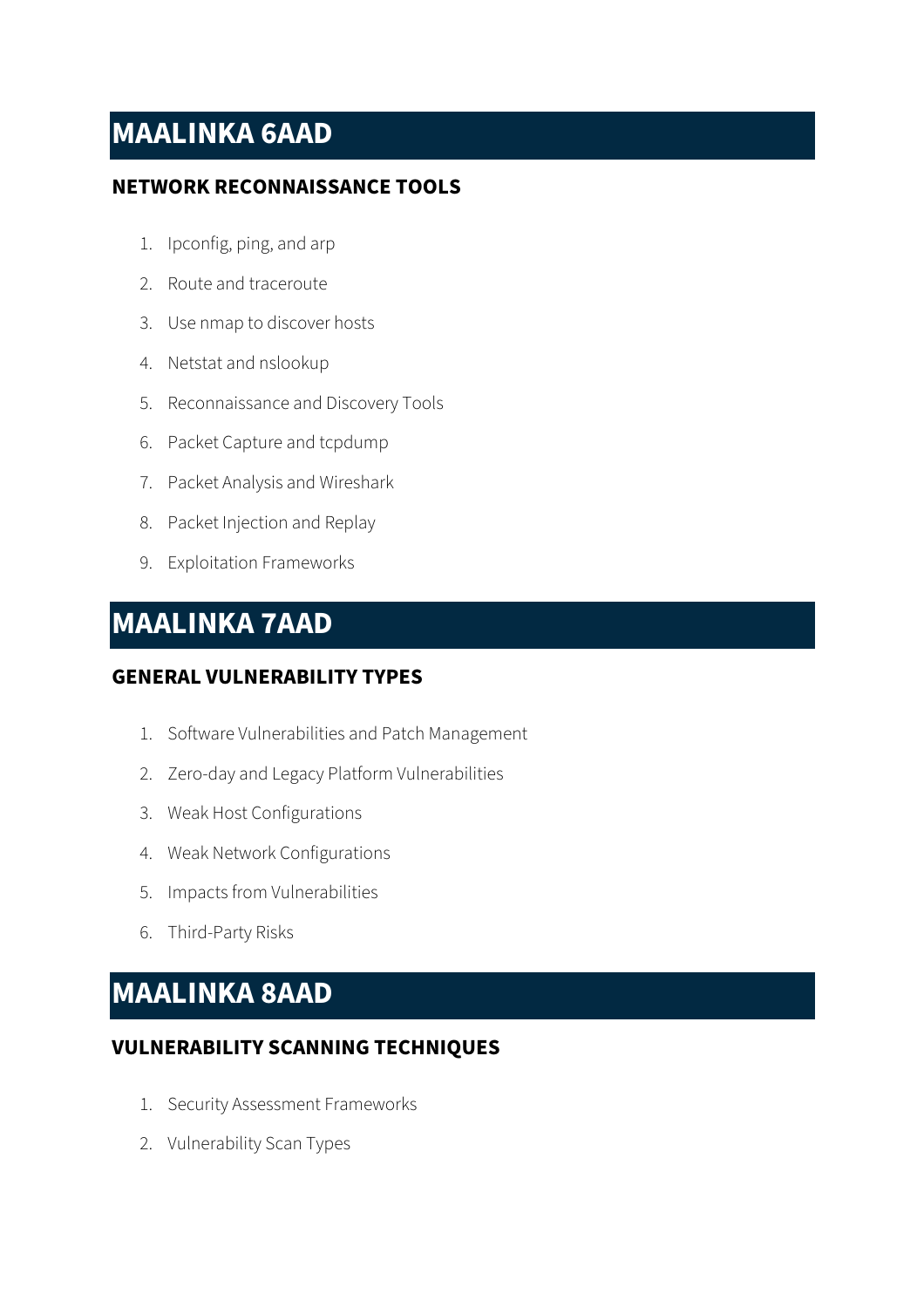- 3. Common Vulnerabilities and Exposures
- 4. Intrusive versus Non-intrusive Scanning
- 5. Credentialed versus Non-credentialed Scanning
- 6. False Positives, False Negatives, and Log Review
- 7. Configuration Review
- 8. Threat Hunting

## **MAALINKA 9AAD**

#### **PENETRATION TESTING CONCEPTS**

- 1. Penetration Testing
- 2. Rules of Engagement
- 3. Exercise Team Types
- 4. Passive and Active Reconnaissance
- 5. Pen Test Attack Life Cycle

## **MAALINKA 10AAD**

#### **SOCIAL ENGINEERING TECHNIQUES**

- 1. Social Engineering
- 2. Social Engineering Principles
- 3. Impersonation and Trust
- 4. Dumpster Diving and Tailgating
- 5. Identity Fraud and Invoice Scams
- 6. Phishing, Whaling, and Vishing
- 7. Spam, Hoaxes, and Prepending
- 8. Pharming and Credential Harvesting
- 9. Influence Campaigns